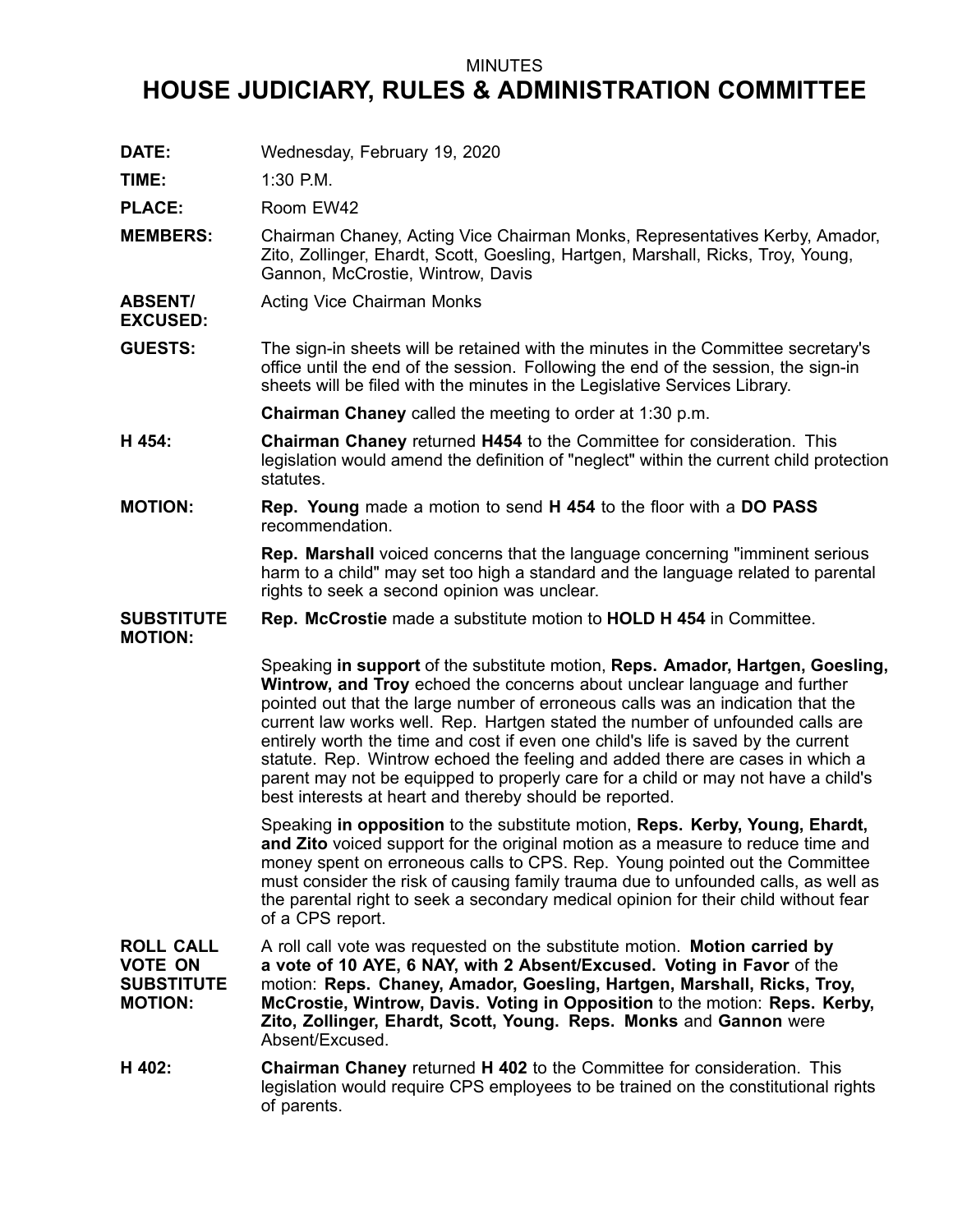**MOTION: Rep. Zollinger** made <sup>a</sup> motion to send **H 402** to the floor with <sup>a</sup> **DO PASS** recommendation.

> **In support** of the motion, **Rep. Marshall** said he felt this legislation contained some hard decisions for lawmakers, but he believed it to contain the proper balance between the rights of children and the rights of parents.

- **VOTE ON MOTION: Motion carried by voice vote**. **Reps. Davis, Wintrow, and McCrostie** requested to be recorded as voting **NAY**. **Rep. Scott** will sponsor this bill on the floor.
- **H 403: Chairman Chaney** returned **H 403** to the Committee for consideration. This legislation would cross reference the Child Protection Act with the sections of Idaho Code relating to parental rights.
- **MOTION: Rep. Hartgen** made <sup>a</sup> motion to send **H 403** to the House floor with <sup>a</sup> **DO PASS** recommendation.

**Rep. Young** noted that people often speak as if the rights of the child and the rights of the parents oppose each other. She asserted when the rights of the parents are upheld, the safety, health, and happiness of children are being upheld as well. She noted that there are exceptions where abuse or neglect take place.

**VOTE ON MOTION: Motion carried by voice vote**. **Reps. Davis, Wintrow, and McCrostie** requested to be recorded as voting **NAY**. **Rep. Scott** will sponsor this bill on the floor.

- **H 455: Chairman Chaney** returned **H 455** to the Committee for consideration. This legislation would remove the term "other person" from the section of the Child Protection Act listing mandatory reporters.
- **MOTION: Rep. Zollinger** made <sup>a</sup> motion to send **H 455** to the House floor with <sup>a</sup> **DO PASS** recommendation.
- **SUBSTITUTE MOTION: Rep. Wintrow** made <sup>a</sup> substitute motion to **HOLD H 455** in Committee. She stated her belief of everybody's responsibility to report acts of child abuse or neglect.

**Reps. Troy, Hartgen, and Amador** spoke **in support** of the substitute motion. They stated friends and neighbors often notice instances of abuse before professionals and should be required to report because everyone should be responsible for the safety of children. Many false reports are filed out of <sup>a</sup> desire for revenge or vindication and those reports would still be filed under the new legislation.

**Reps. Scott, Ehardt, Zollinger, Young, and Kerby** spoke **in opposition** to the substitute motion. It was <sup>a</sup> consensus that people may still report instances of child abuse and this legislation would simply remove the penalty for people not in professions which are required to report and the law is not <sup>a</sup> reasonable expectation for citizens. It serves only to make people afraid of punishment and add to the false report rate. They stated people should report child abuse or neglect because it is the right thing to do, not because they are afraid of breaking the law.

**ROLL CALL VOTE FOR SUBSTITUTE MOTION:** A roll call vote was requested on the substitute motion. **Motion failed by <sup>a</sup> vote of 8 AYE, 9 NAY, 1 Absent/Excused. Voting in favor** of the motion: **Reps. Amador, Goesling, Hartgen, Troy, Gannon, McCrostie, Wintrow, and Davis. Voting in opposition** to the motion: **Reps. Chaney, Kerby, Zito, Zollinger, Ehardt, Scott, Marshall, Ricks, and Young. Rep. Monks** was Absent/Excused.

**ROLL CALL VOTE ON ORIGINAL MOTION:** A roll call vote was requested on the original motion. **Motion carried by <sup>a</sup> vote of 9 AYE, 8 NAY, 1 Absent/Excused. Voting in favor** of the motion: **Reps. Chaney, Kerby, Zito, Zollinger, Ehardt, Scott, Marshall, Ricks, and Young. Voting in opposition** to the motion: **Reps. Amador, Goesling, Hartgen, Troy, Gannon, McCrostie, Wintrow, and Davis. Rep. Monks** was Absent/Excused. **Rep. Scott** will sponsor this bill on the floor.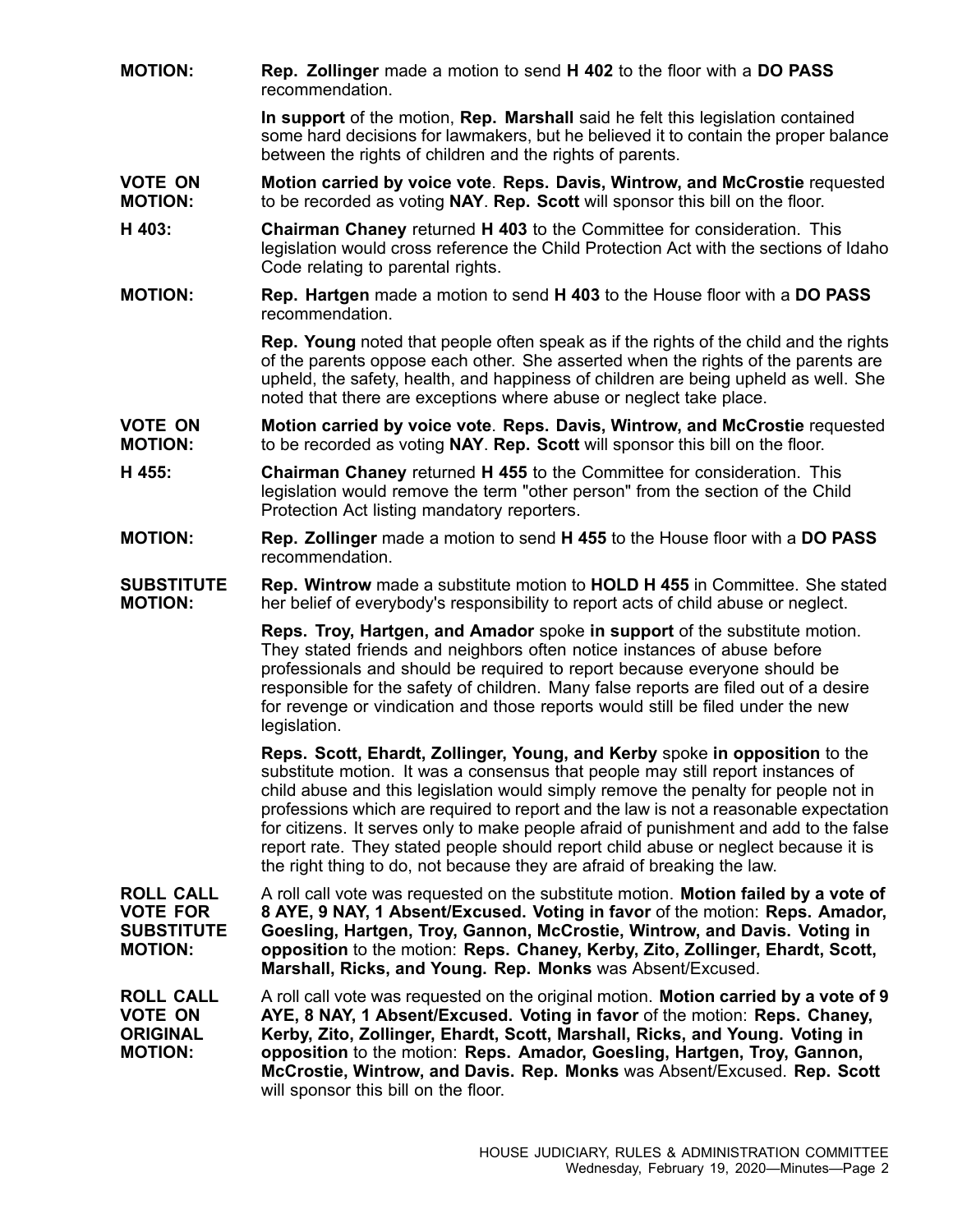- **H 429: Chairman Chaney** returned **H 429** to the Committee for consideration and requested the Committee send this legislation to General Orders. This legislation would create <sup>a</sup> pilot project that would give the Public Defense Commission supervision of public defenders in participating counties. This would allow under served counties better access to public defenders.
- **MOTION: Rep. Zollinger** made <sup>a</sup> motion to send **H 429** to General Orders. He commented he found the legislation both useful and interesting as <sup>a</sup> pilot program and would like to see if it could be amended.

Committee discussion focused on the fiscal note as the biggest concern of this legislation. They did not feel they had enough information about the fiscal impact to make a decision.

**SUBSTITUTE MOTION: Rep. Zito** made <sup>a</sup> motion to **HOLD H 429** in Committee for <sup>a</sup> time certain of February 25, 2020 to allow the sponsor time to fix the fiscal note.

> The Committee discussed the need for public defenders, especially in the more rural areas of the state.

**VOTE ON SUBSTITUTE MOTION: Chairman Chaney** was in doubt regarding the voice vote and called for <sup>a</sup> roll call vote on the substitute motion. **Motion failed by <sup>a</sup> vote of 7 AYE, 10 NAY, 1 Absent/Excused. Voting in favor** of the motion: **Reps. Zito, Ehardt, Hartgen, Troy, Young, McCrostie, and Wintrow**. **Voting in opposition** to the motion: **Reps. Chaney, Kerby, Amador, Zollinger, Scott, Goesling, Marshall, Ricks, Gannon, and Davis. Rep. Monks** was absent/excused.

**VOTE ON ORIGINAL MOTION: Chairman Chaney** called for <sup>a</sup> vote on the original motion to send **H 429** to General Orders. **Motion carried by voice vote.** Chairman Chaney will sponsor the bill on the floor.

**H 460: Rep. Barbieri** presented **H 460** to the Committee, regarding garnishment from <sup>a</sup> bank account for money owed. He explained Idaho currently only allows garnishments to be served through <sup>a</sup> sheriff's office and this legislation would allow lawyers to process garnishments and streamline the process. This change would reduce fees and taxes, and would bring Idaho into alignment with the rest of the nation.

> Speaking **in support** of **H 460** were: **Kate Hass**, Kestrel West; **William Mark**, Johnson Mark LLC; and **Trent Wright**, Idaho Bankers Association. They mentioned the current system is unnecessarily time consuming, and since most garnishments have <sup>a</sup> 90 day period of activity, most expire without being acted upon while in the Sheriff's possession. They stated any fees outside of those listed within this legislation could not be charged without <sup>a</sup> court order. Additionally, Mr. Wright explained banks take the brunt of changes to the garnishment system, and the banks are in favor of this bill.

Speaking **in opposition** to **H 460** were: **Terry Derden**, Idaho Sheriffs Association and Ada County Sheriff's office; **Shirley Featherston**, Bingham County Sheriff's Office; **Sheriff Steve Bartlett**, Ada County Sheriff's Office; **Elizabeth Lloyd**, Supervisor of Civil Division of Ada County Sheriff's Office; and **Sheriff Vaughn Killeen**, Idaho Sheriff's Association. They stated the Sheriffs' offices currently handle garnishments due to the need for <sup>a</sup> neutral party to mediate and serve garnishments. They explained the fee charged by Sheriffs' Offices is cost based and Sheriffs' Offices do not make <sup>a</sup> profit on them, but all services provided are covered. They voiced concern for the implementation of this new system would cause confusion.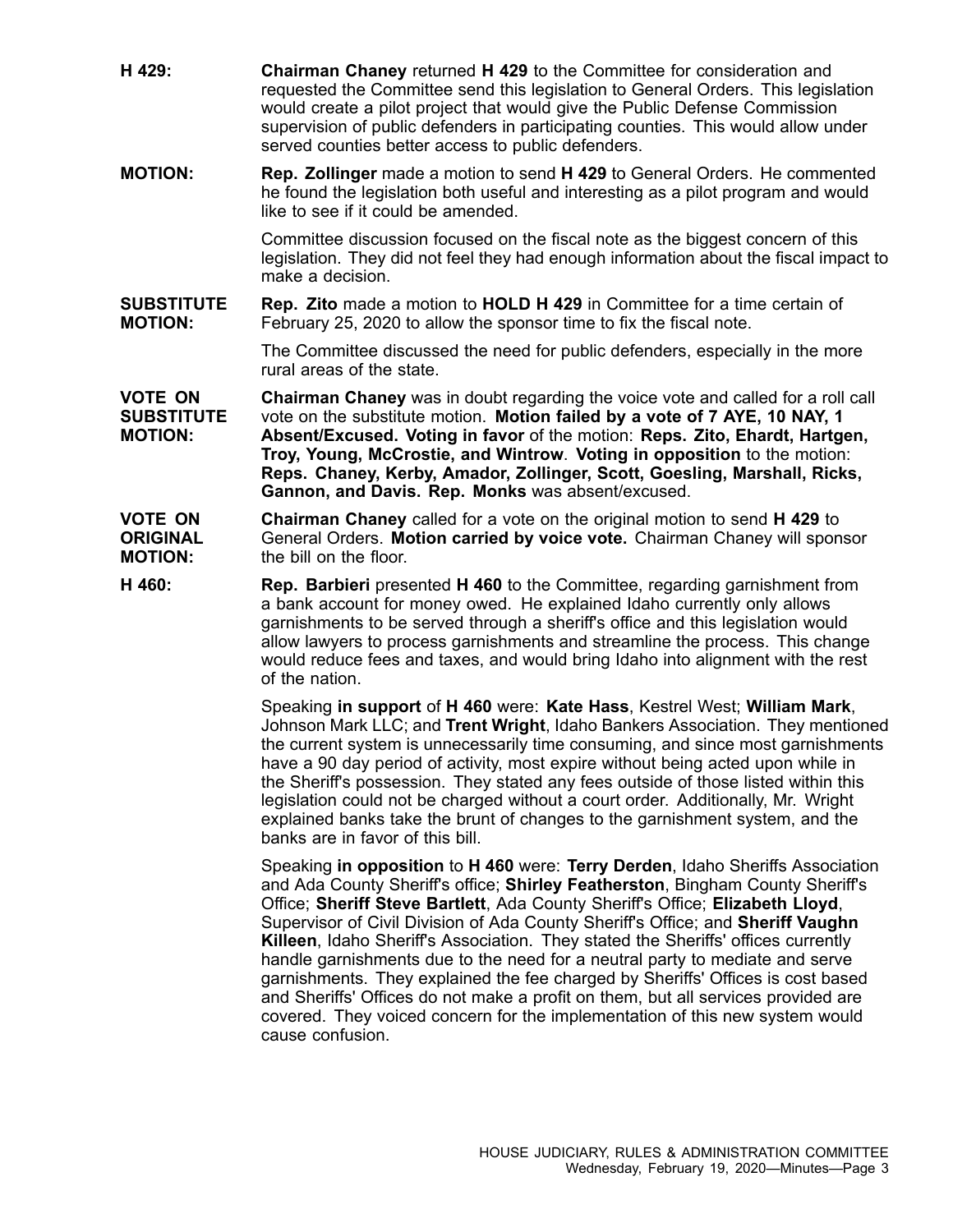**Rep. Barbieri** summarized the biggest concern with this legislation seemed to be about fairness. He stated the issue of garnishments is the concern of banks, employers, and debtors, not the sheriffs. The legislation would streamline garnishments in <sup>a</sup> fair manner for all concerned parties and reduce the burden on banks.

**Chairman Chaney** called <sup>a</sup> recess of the committee at 3:35 p.m.

**Chairman Chaney** reconvened the meeting at 3:51 p.m.

- **H 464: Rep. Hartgen** introduced **H 464** stating the intention of this legislation is to revise the homestead exemption and adjust for inflation. She then introduced **Alexandra Caval**, representing herself, to further explain the legislation. Ms. Caval stated that this bill would address the bankruptcy exemption and the assets that may be removed from consideration of payment, she further explained that the homestead exemption is currently fixed on the date when the case is filed and contains unclear language that doesn't protect the appreciation of homes. The legislation would remove that language and make the cap amount <sup>a</sup> static number as well as increase the amount on the homestead, personal property, vehicle, firearm, and tools of the trade exemptions in order to adjust for inflation. In response to Committee questions, **Ms. Caval** clarified that Idaho opted out of the Federal Exemption Code in order to create it's own, and that all exemptions used in Idaho come from this code. She also stated that medically necessary equipment is exempted in <sup>a</sup> different part of code and that it has no cap. **Rep. Hartgen** concluded by stating that it was probably time to bring this part of code up to standard.
- **H 459: Rep. Rubel** introduced **H 459**, stating that the intention of this legislation was to protect renters in Idaho from unscrupulous practices by landlords who seek to take advantage of the growing market and current housing crisis by raising rent prices in large amounts with no warning. She stated the legislation would simply require landlords to give 45 days notice of <sup>a</sup> rent increase of 10% or more to tenants with <sup>a</sup> 12 month lease or 30 days for tenants with <sup>a</sup> month to month lease. She believed this would give renters enough time to decide if the increase would fit in their budgets or find new housing if necessary, helping to reduce the current housing crisis. **Rep. Wagoner**, the cosponsor, explained statistics for the Committee, showing how housing prices in his district of Caldwell have risen. The numbers constitute <sup>a</sup> very real housing crisis, and he stated this legislation could go far toward helping to alleviate that crisis.

Speaking **in support** for **H 459** were: **Lupe Wissel**, State Director AARP; **Kendra Knighten**, Idaho Voices for Children; **Zoe Olson**, Idaho Fair Housing Council; **Monica Fabbi**, Intermountain Fair Housing Council; **Mel Leviton**, **Anthony Yenason,** IFHC; **Jodie Peterson Stigers**, Interfaith Sanctuary; **Issa Mtakarutimauna**, IFHC. They stated the requirement would not be burdensome for landlords, but being given little to no notice is onerous for renters especially those with mobility issues. They pointed out this is not rent control, but simply gives renters reasonable time to find new housing or to get an additional job to afford the increase. Idaho rents have grown at <sup>a</sup> rate three times faster than wage increases, putting <sup>a</sup> considerable strain on households. Supporters called attention to the many people, including <sup>a</sup> large number of families with children, who face the choice of unaffordable rent or homelessness. They pointed out while this may seem like <sup>a</sup> problem only affecting the Treasure Valley, it is an issue state wide. Additional comments addressed out-of-state rental management companies which only care about the money and have no investment in Idaho or Idahoans.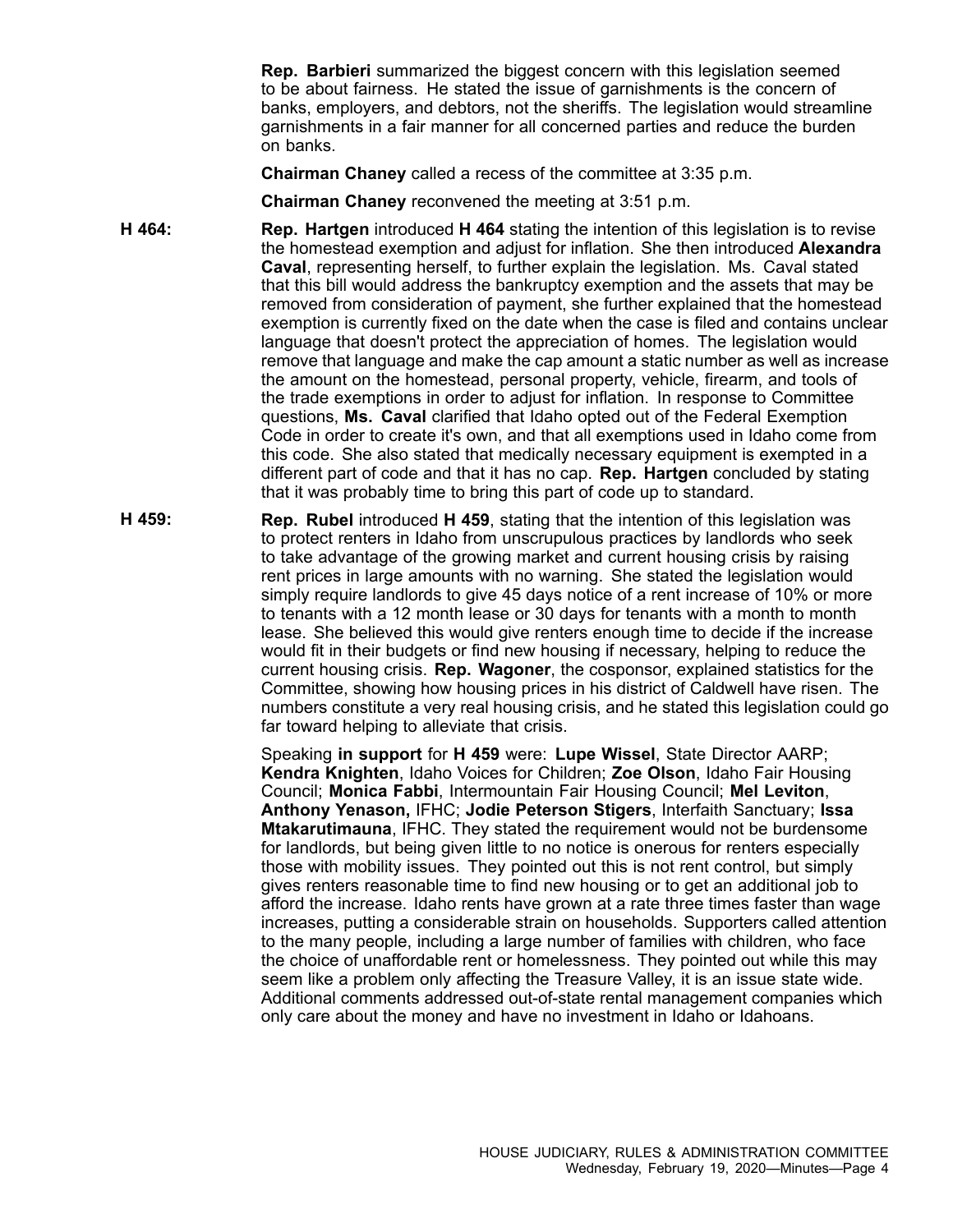**Jane Williams** testified**in support** of the bill. She shared her personal experience, stating that when her apartment complex was sold to an out of state company her rent was significantly raised with no warning, she inquired about <sup>a</sup> month-to-month rate as <sup>a</sup> short term solution, only to be told that it would be twice what she originally paid. She emphasized that she and her children are one minor problem away from homelessness.

**Rep. Rubel** stated <sup>a</sup> significant portion of Idaho's residents are living one small problem away from homelessness, including many children and people with disabilities. This legislation would not solve the problem, but would at least provide some extra time for those most vulnerable to find housing. In response to <sup>a</sup> Committee question, she explained in any case where <sup>a</sup> landlord is unable to provide 45-days warning before <sup>a</sup> lease expires, the lease would simply roll over into <sup>a</sup> month-to-month format at the current rate, after which the landlord would only be required to issue 30-days notice.

**H 461: Rep. Ricks** introduced **H 461**, explaining Idaho currently has no state-wide process for landlords to follow after winning an eviction case. The counties and local governments currently set the rules <sup>a</sup> landlord must follow after successful eviction proceedings, leading to statewide disparities. The proposed legislation would set <sup>a</sup> uniform state-wide standard for these proceedings. Rep. Ricks introduced co-sponsor **Brian Stutzman**, representing himself, for further explanation. Mr. Stutzman explained the variability in requirements that landlords across the state face after <sup>a</sup> successful eviction. In many cases the landlords are responsible for any property left behind. He further stated any belongings left by an evicted tenant are largely trash, sharing his personal experience. In response to Committee questions, Mr. Stutzman explained the language in the legislation giving an evicted person 72 hours to vacate the premises would not take effect until after <sup>a</sup> court order had been issued. Because eviction processes can take up to <sup>a</sup> month the tenants would have much longer than 72 hours to prepare to move.

> Speaking **in opposition** to **H 461** were: **Ms. Olson**, **Christine Pisaini**, Council of Developmental Disabilities, **Mr. Yenason**, **Ms. Fabbi,** and **Melissa Morales**. They stated tenants do not often have legal representation during eviction proceedings and this bill provides no requirements for representation or even notification. They added it is nearly impossible for <sup>a</sup> person to move in 72 hours and noted this bill has no provision for extenuating circumstances such as disability. It was further stated this bill seems to give landlords the power to carry out their own evictions without any direction for how to do so, and attention was drawn to the dangerous situations this could cause.

> **Rep. Ricks** and **Mr. Stutzman** returned to the podium and clarified only <sup>a</sup> judge may issue an eviction order and the eviction process must be completed before this bill would come into play. This legislation is not intended to change the eviction process itself; it simply provides <sup>a</sup> unified statute for the whole state. The intention of this legislation is to reduce costs to landlords, preventing them from passing additional costs on to responsible tenants.

**H 462: Rep. Wintrow** introduced **H 462** and **Jim Jones**, representing himself, to provide <sup>a</sup> thorough explanation of the bill. Mr. Jones shared <sup>a</sup> story about past clients who's landlord never walked through at move in or move out, but refused to return their security deposit due to damages. He mentioned the Ada County Housing Association had done <sup>a</sup> walked through with the couple and found the apartment had been in very poor shape at move-in. This legislation would require landlords to do <sup>a</sup> walkthrough at move in and move out when requested by <sup>a</sup> tenant, and provide documentation to the tenant as <sup>a</sup> measure to increase transparency and accountability for both parties.

**Chairman Chaney** called <sup>a</sup> recess of the committee at 5:45 P.M.